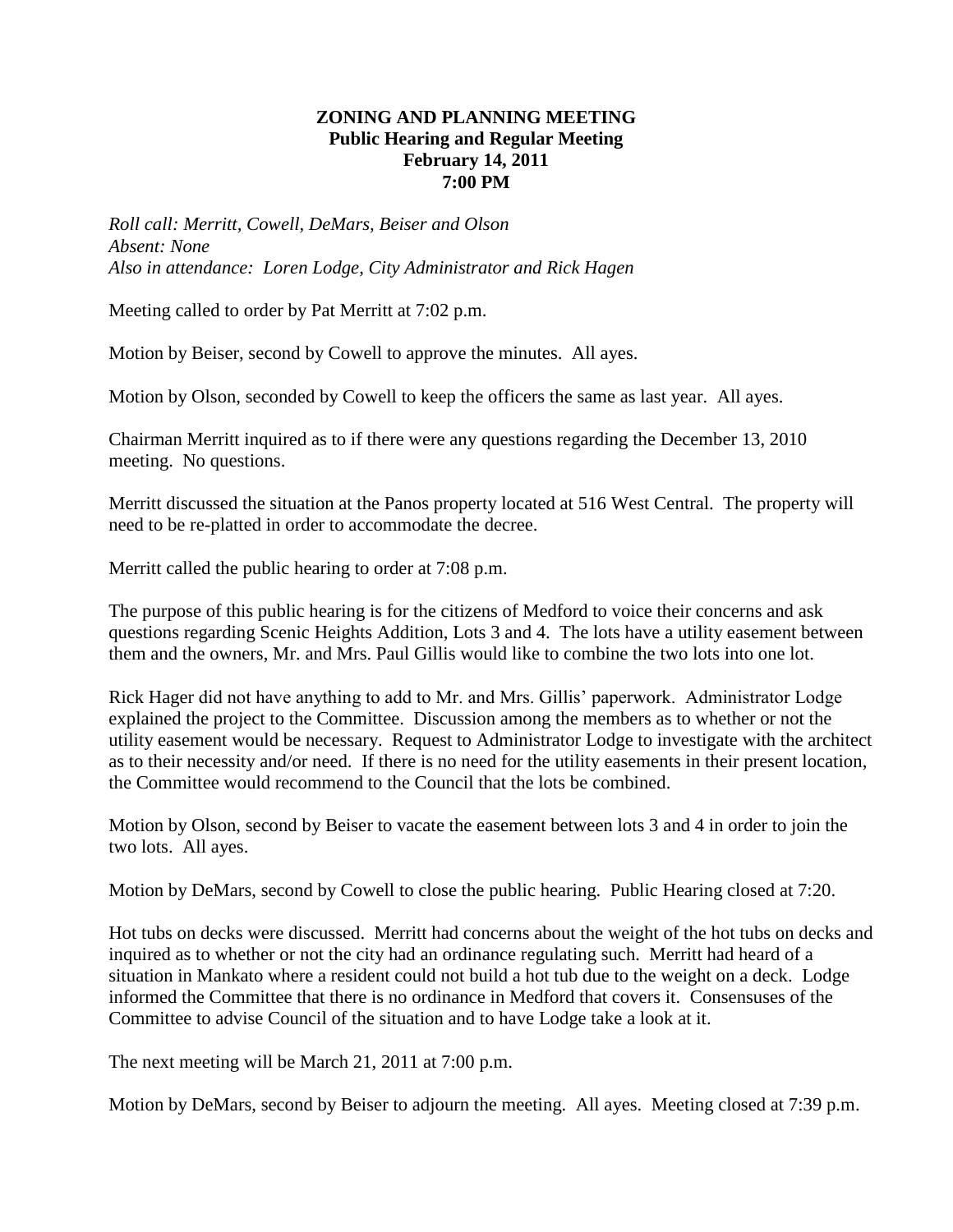# **ZONING AND PLANNING MEETING Regular Meeting March 21, 2011 7:00 PM**

*Roll call: Merritt, Cowell, Beiser, Olson, and DeMars Absent: None Also in attendance: Loren Lodge, City Administrator*

Regular meeting called to order by Pat Merritt at 7:00 p.m.

Motion by Cowell, seconded by Beiser to approve the agenda as presented. Carried

Minutes from the February regular meeting were read.

Motion by Cowell, seconded by Olson to accept the regular meeting minutes as read. Carried unanimously.

Panos is working with his attorney and will come the Zoning Board at a later date with information.

Minutes from the February public hearing were read.

Motion by Olson, seconded by Cowell to accept the public hearing minutes as read. Carried unanimously.

The easement on the Gillis property was vacated by the city.

No concerns from the public.

### New Business

Merritt had questions concerning the state guidelines for placing a hot tub on a deck. Mike Nelson, Steele County Building Inspector, follows the requirements given by the manufacturer.

Verbiage was presented for the ordinance amendment concerning a moving permit with an expiration date of one year.

Motion by Cowell, seconded by Olson to recommend to the city council to approve the verbiage of the amendment to section 4.33 of the city code as presented. Carried unanimously.

### Additional concerns from zoning board members.

Zoning Board was informed of the joint City Council and Park Board meeting on April 5, 2011 at 7:00 PM.

Motion by Olson, seconded by Beiser to recommend to the city council to rebuild the chalet on higher ground closer to the bathrooms. Yes: 4 No: 1 Carried.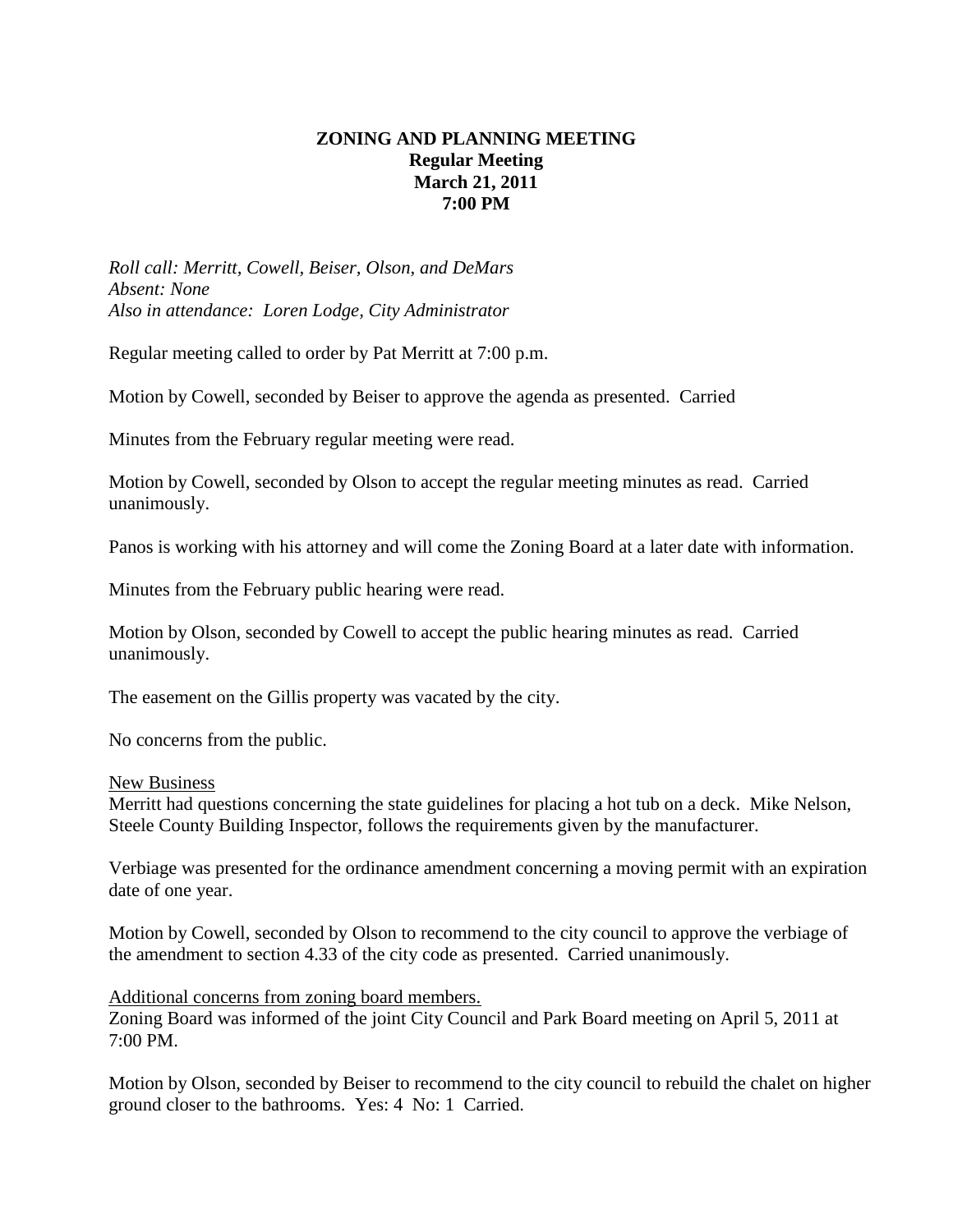DeMars is concerned with the entire park. He would like to either add fill and raise the park or build a berm around the park to stop the flooding. He does agree that the chalet should be moved out of the flood plain.

Motion by DeMars, seconded by Cowell to recommend to the city council to direct the city administrator to contact the DNR to develop a workable plan so the park will not flood every year. Carried unanimously.

Next regular meeting will be April 18, 2011 at 7:00 p.m.

Motion by Olson, seconded by Beiser to adjourn the meeting at 7:31 p.m. Carried.

# **ZONING AND PLANNING MEETING Public Hearing April 18, 2011 7:00 PM**

*Roll call: Merritt, Cowell, Beiser, Olson, and DeMars Absent: None Also in attendance: None*

Public hearing called to order by Pat Merritt at 7:00 p.m.

The purpose of this public hearing is to review an amendment to city code section 4.51 recording and conveying real property. The amendment exempts the City of Medford from the regulations of section 4.51.

There were no public in attendance with questions or comments.

The Zoning Board does not have additional questions or comments.

Motion by Cowell, seconded by Beiser to recommend to the city council to approve the amendment to city code section 4.51 recording and conveying real property. Carried.

Motion by DeMars, seconded by Olson to adjourn the public hearing at 7:13 PM. Carried.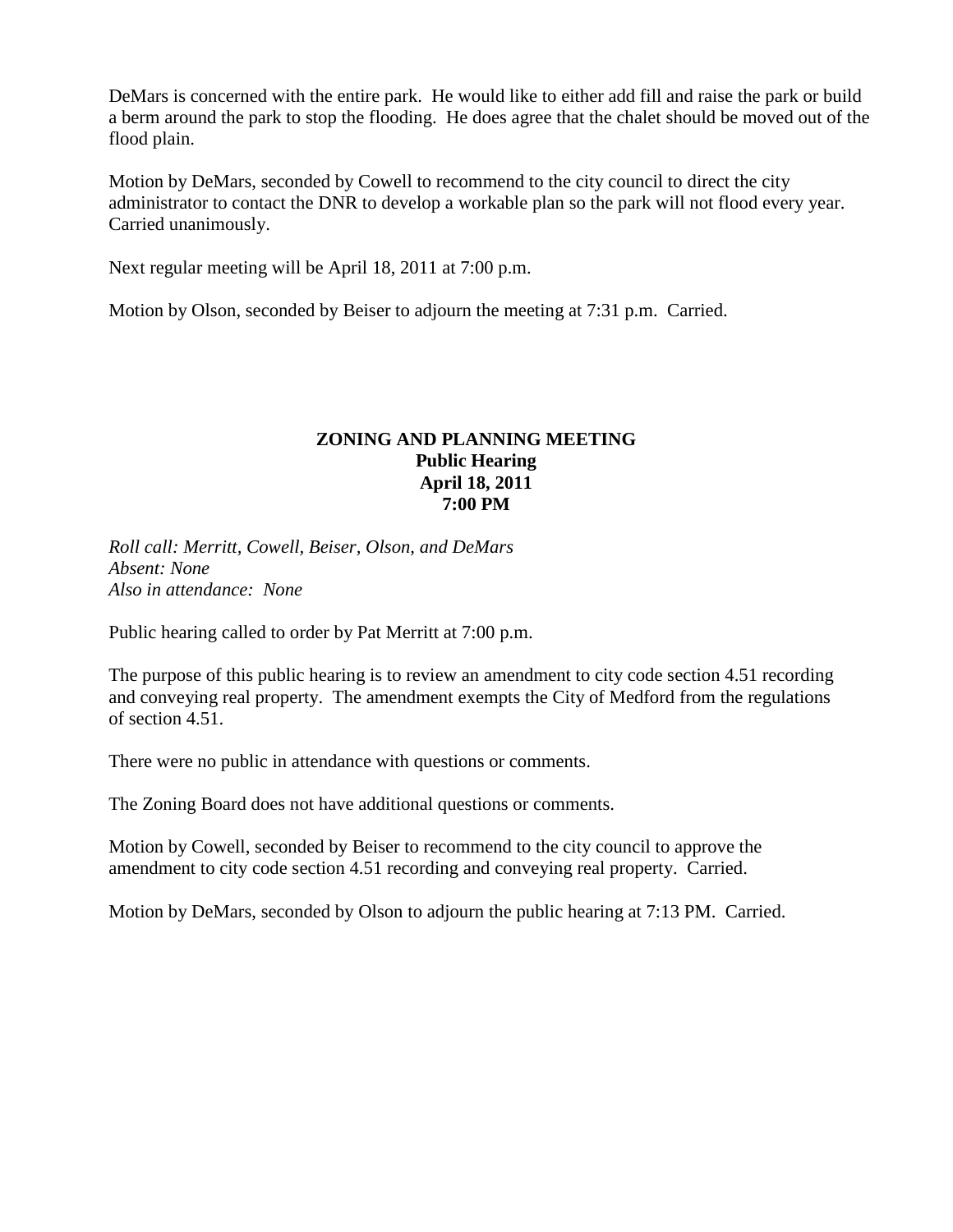# **ZONING AND PLANNING MEETING Regular Meeting April 18, 2011 7:00 PM**

*Roll call: Merritt, Cowell, Beiser, Olson, and DeMars Absent: None Also in attendance: None*

Regular meeting called to order by Pat Merritt at 7:14 p.m.

Motion by Cowell, seconded by Beiser to approve the agenda as presented. Carried

Minutes from the March regular meeting were read.

Motion by DeMars, seconded by Cowell to accept the regular meeting minutes as read. Carried unanimously.

No concerns from the public.

Chairperson Merritt informed the zoning board of the previous council meeting.

New Business None.

Additional concerns from zoning board members. None.

Next regular meeting will be May16, 2011 at 7:00 p.m.

Motion by Beiser, seconded by Olson to adjourn the meeting at 7:26 p.m. Carried.

# **ZONING AND PLANNING MEETING Regular Meeting June 20, 2011 7:00 PM**

*Roll call: Merritt, Cowell, Beiser, Olson, and DeMars Absent: None Also in attendance: Amber Kniefel*

Regular meeting called to order by Pat Merritt at 7:02 p.m.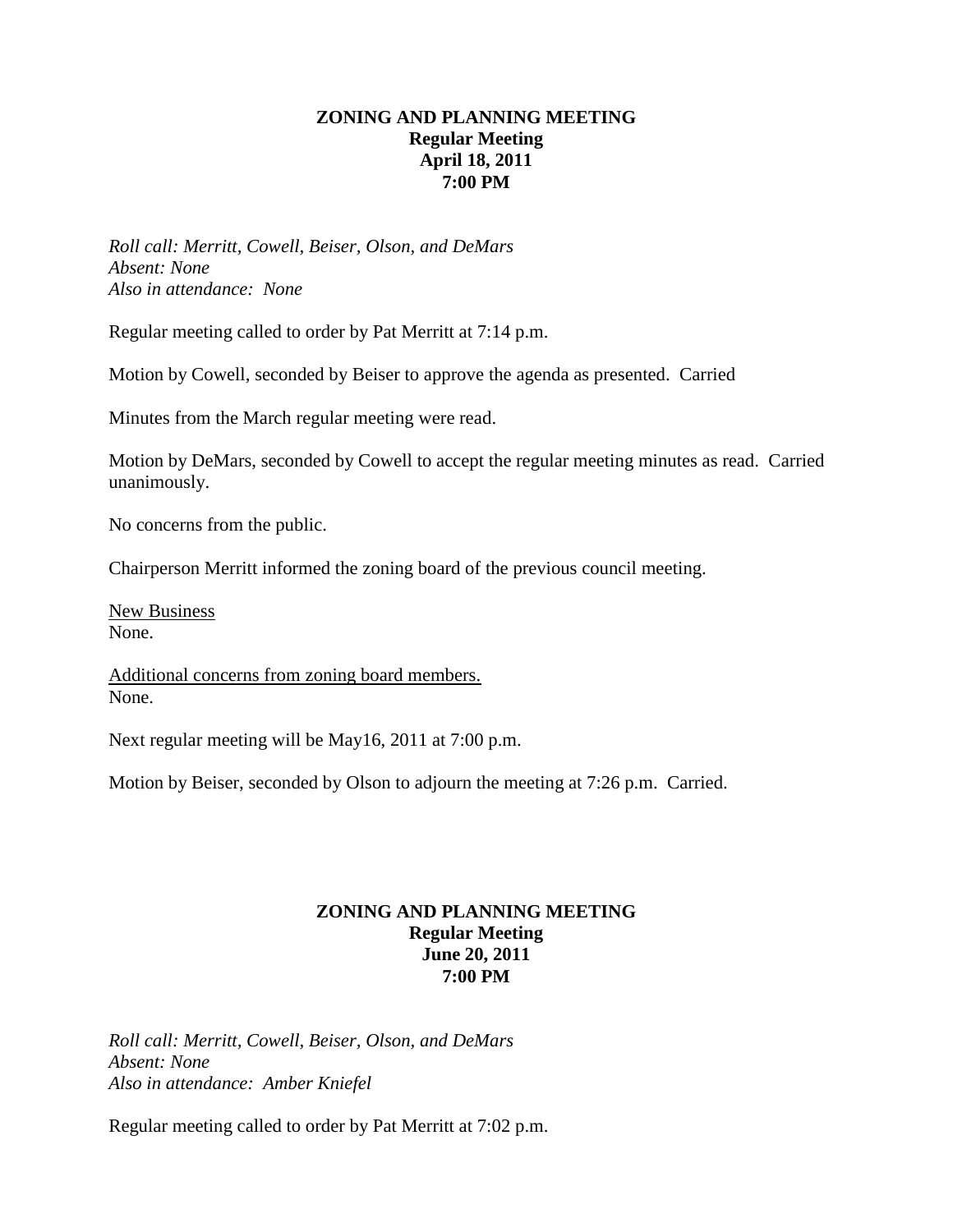Motion by Cowell, seconded by Beiser to approve the agenda as presented. Carried

Minutes from the April public hearing and regular meeting were read.

Motion by Cowell, seconded by Olson to accept the April public hearing minutes and regular meeting minutes as read. Carried unanimously.

No concerns from the public.

Chairperson Merritt informed the zoning board of the previous council meeting. Council accepted the zoning board recommendation approve the amendment to city code section 4.51 recording and conveying real property.

## New Business

Discussion on the amendment to Section 4.12 Subd. 3, Subdivision A – criteria for granting variances. City Attorney, Mark Rahrick, drafted an amendment to the city code for the criteria for granting variances due to the state changing verbiage to Minn. Stat. § 462.357, subd. 6. The past language involved proving a hardship in order to grant a variance. Now, the term hardship has been changed to practical difficulties.

The zoning board will hold a public hearing on July 18, 2011 at 7:00 p.m. to amend this section of the city code to follow state statute.

Chairperson Merritt informed the board of storage containers that are being used on properties. They appear to be too close to property lines and the owner's have not received zoning permits for the placement of the containers.

Zoning board feels that the containers should be allowed, but that the owner's need to follow some sort of regulation.

Kniefel will research ordinances from other cities on storage containers and report to next meeting. Kniefel will also check with the city attorney.

Additional concerns from zoning board members. Olson inquired about the dog catcher and the process for picking up dogs in town.

Merritt gave an update on hot tubs regulations. The county will basically follow the manufacturer's requirements for each particular hot tub.

Kniefel updated the board that Pete Connor will be starting this week. Connor will begin code enforcing as soon as he can.

Next regular meeting will be July 18, 2011 at 7:00 p.m.

Motion by Beiser, seconded by Cowell to adjourn the meeting at 7:37 p.m. Carried.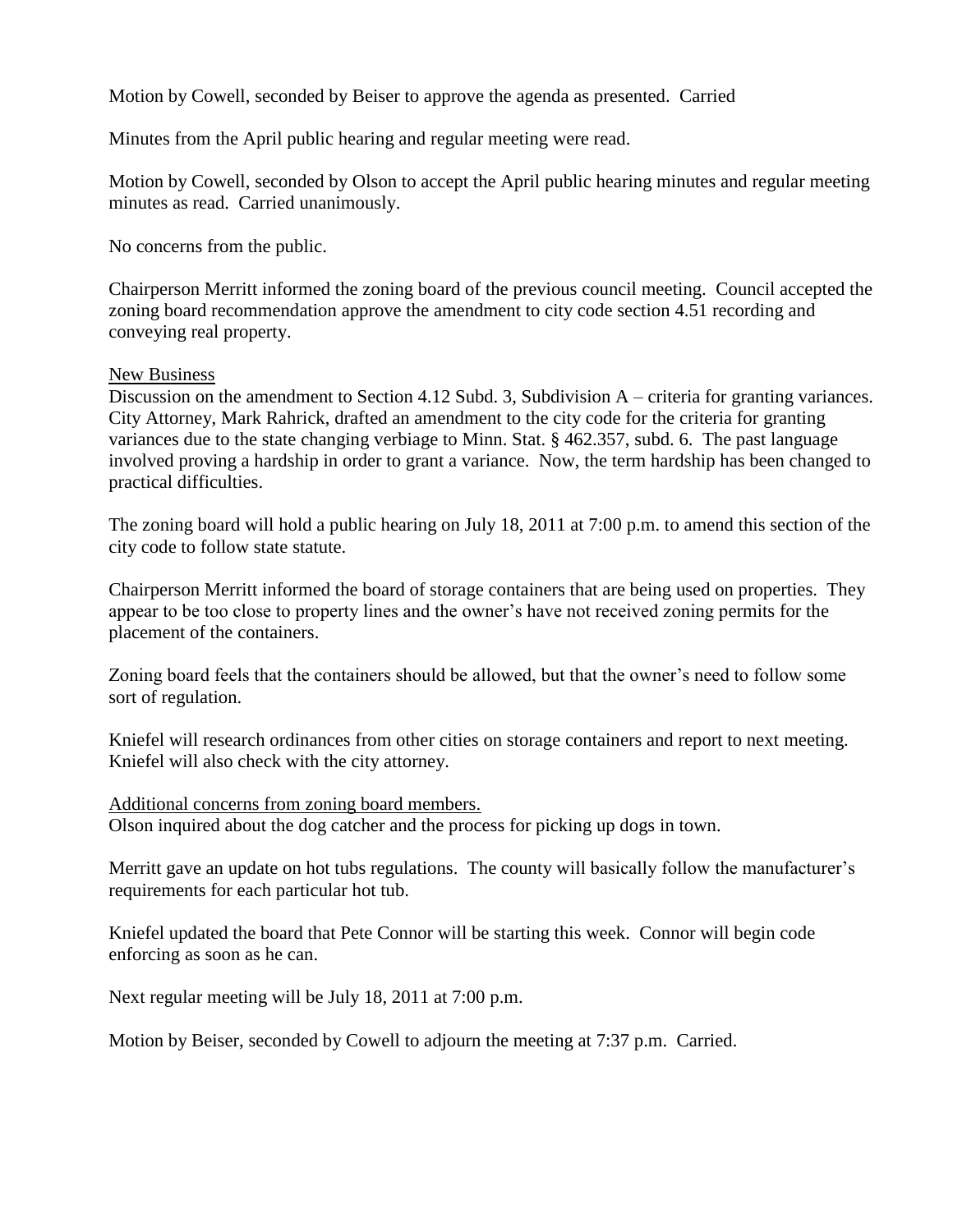# **ZONING AND PLANNING MEETING Public Hearing July 18, 2011 6:15 PM**

*Roll call: Merritt, Cowell, Beiser, and Olson Absent: DeMars Also in attendance: Amber Kniefel*

Public hearing called to order by Pat Merritt at 6:15 p.m.

The purpose of the public hearing is for the citizens of Medford to voice their concerns and ask questions regarding the amendments to the City Code pertaining to variances.

Public in Attendance: None.

Staff Presentation – Amber Kniefel presented proposed verbiage drafted by the city attorney amending city code section 4.12, subd. 3, subsection A pertaining to variances and city code section 4.10 pertaining to the definition of variance.

Questions from Zoning Board: None.

Chairperson Merritt concluded the public hearing at 6:20 p.m.

Motion by Olson, seconded by Beiser to recommend to the city council to approve both of the ordinance amendments; one to section 4.12, subd. 3, subsection A and one to section 4.10. Carried.

Motion by Beiser, seconded by Cowell to close the public hearing at 6:21 p.m.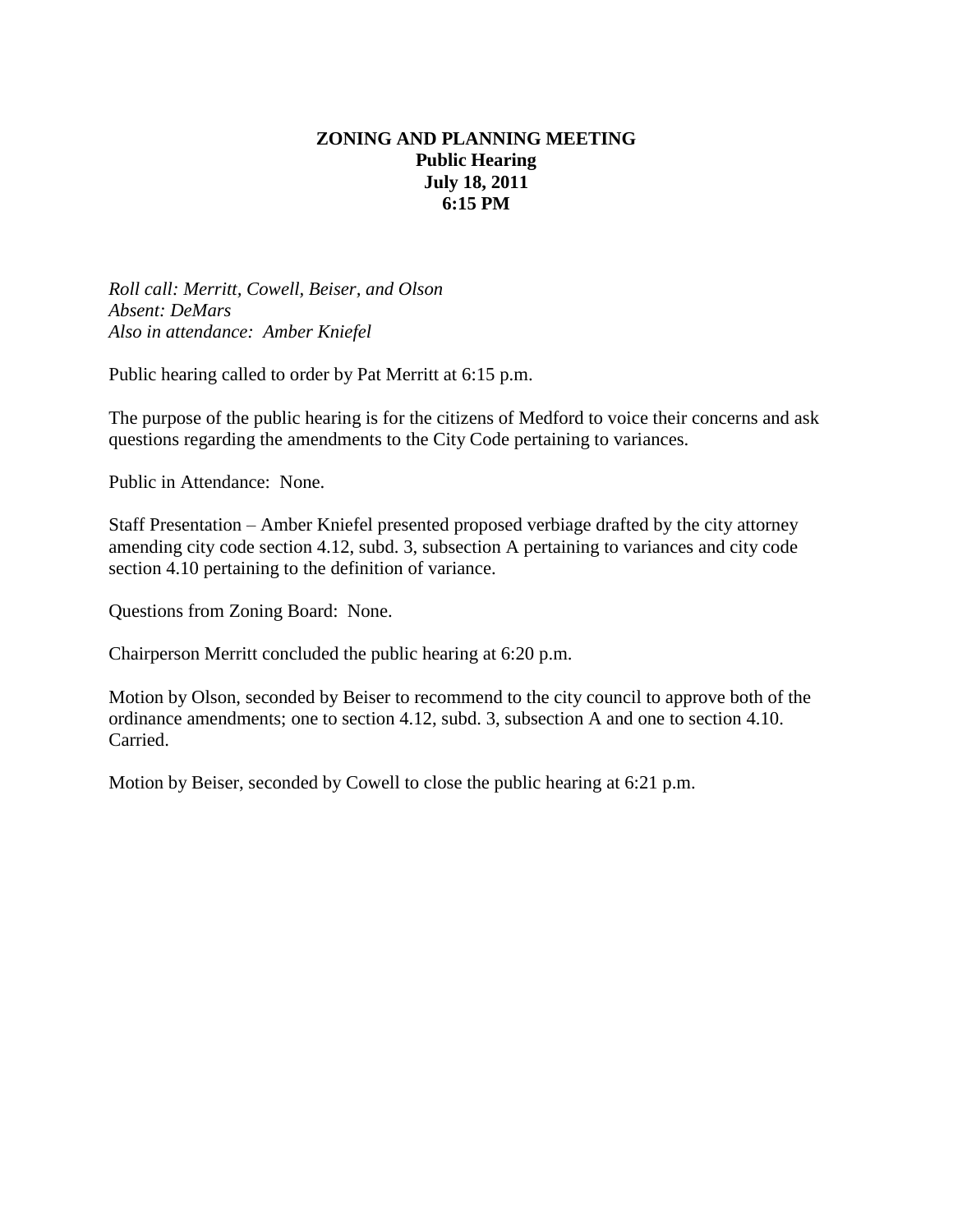# **ZONING AND PLANNING MEETING Regular Meeting July 18, 2011 6:22 PM**

*Roll call: Merritt, Cowell, Beiser, and Olson Absent: DeMars Also in attendance: Amber Kniefel*

Regular meeting called to order by Pat Merritt at 6:22 p.m.

Minutes from the June regular meeting were read.

Motion by Cowell, seconded by Olson to accept the June regular meeting minutes as read. Carried

No concerns from the public.

Chairperson Merritt informed the zoning board of the previous council meeting.

### Old Business

Kniefel did a little research on storage containers on private property. Kniefel feels that storage containers would need to follow the same regulations as accessory buildings as set forth in the City Code. The city attorney is also looking into this to see if anything in the code needs to be amended.

### New Business

None.

Additional concerns from zoning board members.

Chairperson Merritt asked the Zoning Board members to be in attendance for the city open house on Tuesday, August 2, 2011. This is the annual Night to Unite and the city is giving tours and answering questions on all the city facilities.

A public hearing for the Panos property is scheduled for Monday, August 15, 2011 at 7:00 p.m.

Next regular meeting will be August 15, 2011 following the public hearing.

Motion by Olson, seconded by Cowell to adjourn the meeting at 6:39 p.m. Carried.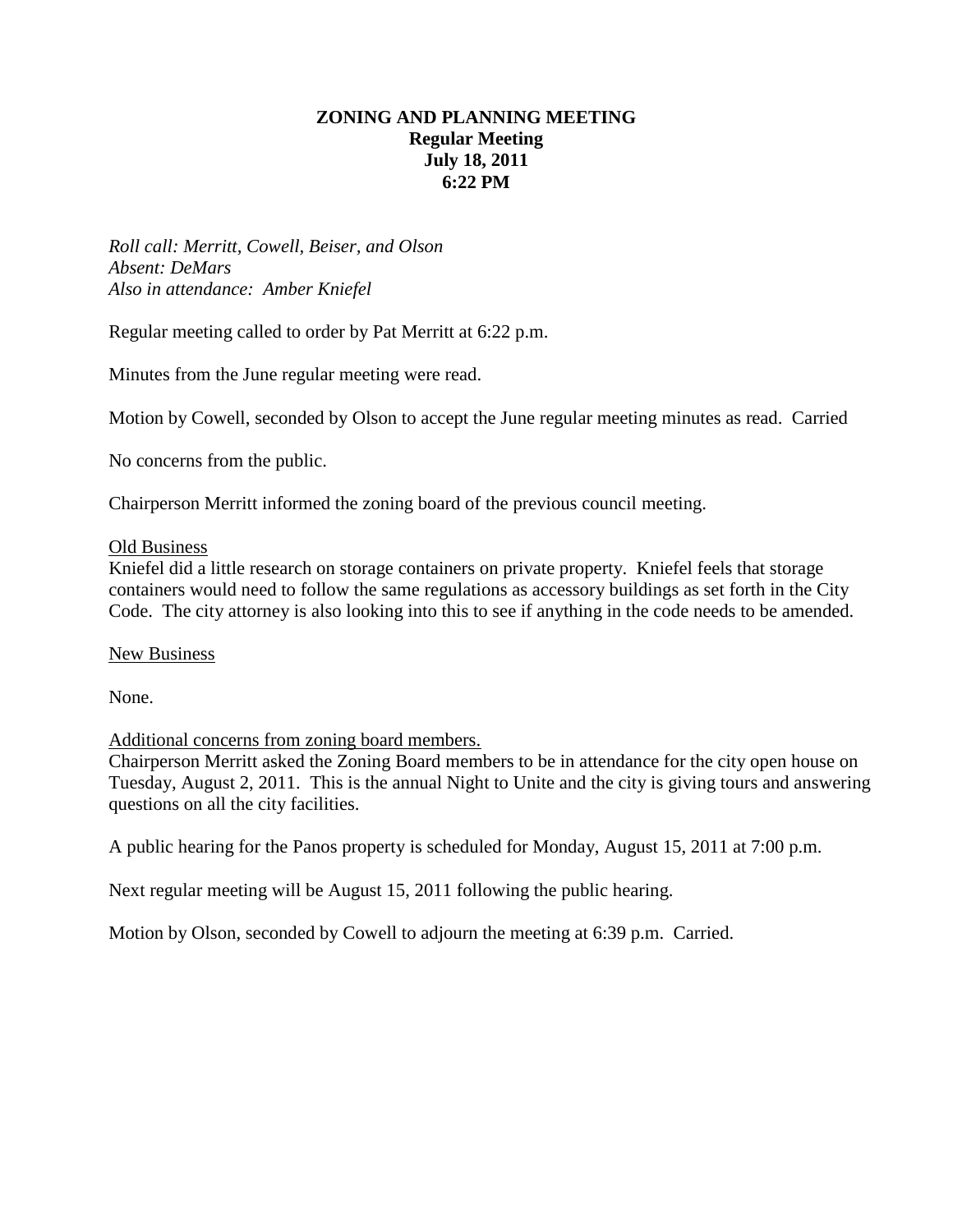# **ZONING AND PLANNING MEETING Public Hearing August 15, 2011 7:00 PM**

*Roll call: Merritt, Cowell, Beiser, and DeMars Absent: Olson Also in attendance: Amber Kniefel, Don Katra, and John Hosfield*

Public hearing called to order by Pat Merritt at 7:07 p.m.

The purpose of the public hearing is for the citizens of Medford to voice their concerns and ask questions regarding the preliminary/final plat for Design Homes.

Public in Attendance: None.

Staff Presentation – None.

Applicants Presentation – Don Katra with Design Homes presented information explaining the intent and proposed plan for Design Homes. Design Homes currently has a site in Waseca. Design Homes has purchased the two lots north of the Furniture Outlet. The plat presented at this public hearing is to create one lot out of these two lots. Mr. Katra has been working with Steele County regarding driveway access and culverts. Mr. Katra also presented a layout of how the land would be used to showcase the model homes.

John Hosfield, Steele County Surveyor, presented the preliminary/final plat for the property. It will be platted as block 1, lot 1 Design Homes Addition.

Questions from Zoning Board: None.

Chairperson Merritt concluded the public hearing at 7:20 p.m.

Motion by Cowell, seconded by Beiser to recommend to the city council to approve the preliminary/final plat as presented for block 1, lot 1 Design Homes Addition. Carried.

Motion by DeMars, seconded by Beiser to close the public hearing at 7:21 p.m.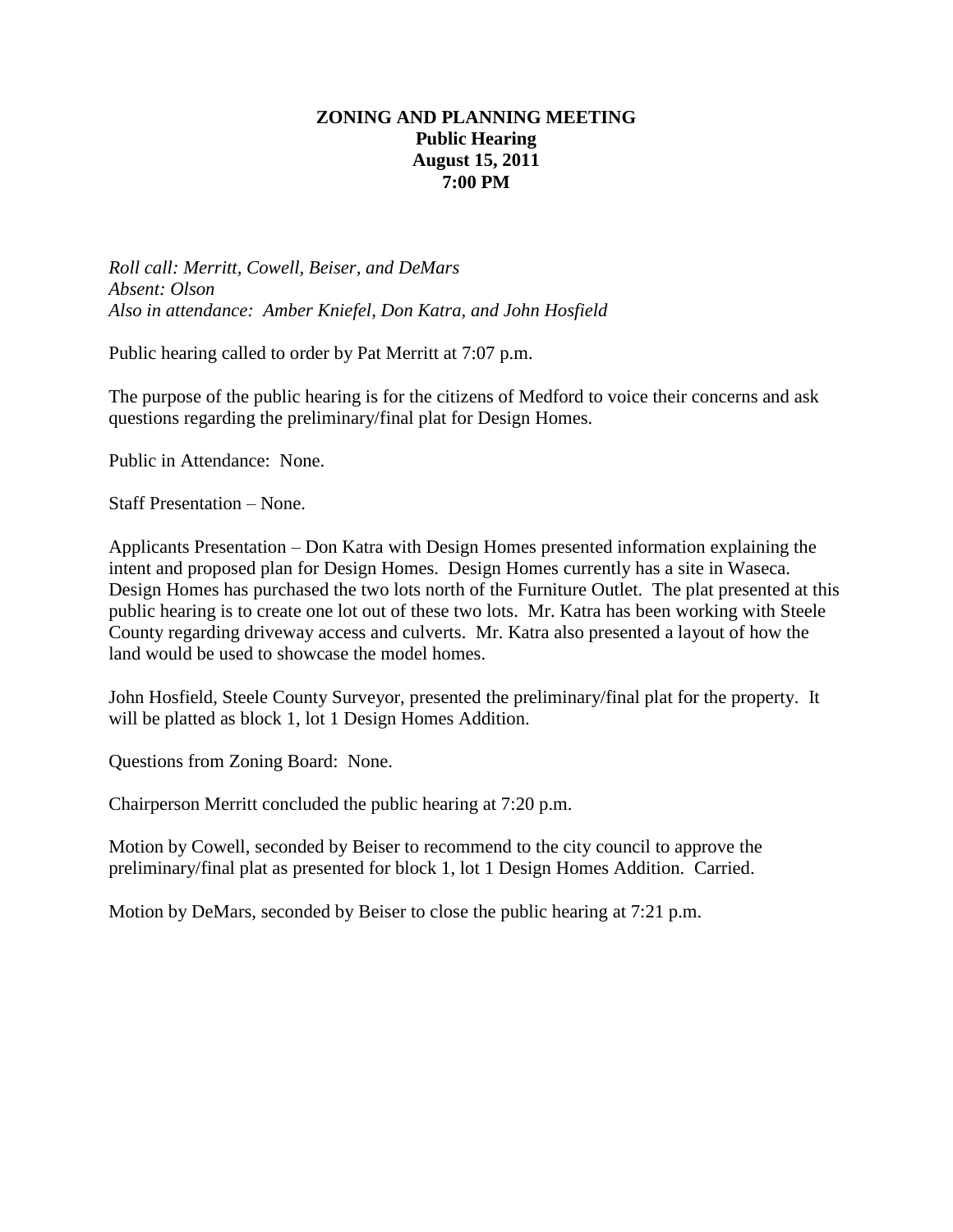# **ZONING AND PLANNING MEETING Public Hearing August 15, 2011 7:30 PM**

*Roll call: Merritt, Cowell, Beiser, and DeMars Absent: Olson Also in attendance: Amber Kniefel and Frank Panos*

Public hearing called to order by Pat Merritt at 7:30 p.m.

The purpose of the public hearing is for the citizens of Medford to voice their concerns and ask questions regarding the preliminary/final plat, variance request, and rezone request from Frank and Deanne Panos.

Public in Attendance: None.

Staff Presentation – Kniefel explained the three parts of this public hearing that requires action. The preliminary/final plat is taking four separate parcels and making them into two parcels. The variance request is to the front lot width requirement. Minimum lot width is 75 feet and the plat is showing a 65 foot frontage. The rezone request is for the Cabinet Shop. The request is to rezone that parcel from residential to commercial.

Applicants Presentation – Frank Panos was in attendance. Mr. Panos would like additional information on the grandfathering provision as it relates to the Cabinet Shop.

Questions from Zoning Board: The Zoning Board would like additional information from the city attorney about the grandfathering provision.

The west side set back on the Cabinet Shop parcel is platted at 9.3 feet. The minimum set back on the side is 10 feet. Zoning Board would like to have that line moved .7 feet to make the 10 foot set back.

The fence that runs along the back side of the properties will be across the proposed lot line. The Zoning Board would like to have the fence moved to become in compliance with the two foot set back requirement for fences.

Motion by DeMars, seconded by Cowell to get additional information from the city attorney on the grandfathering provision specifically the term shop. Carried.

Chairperson Merritt concluded the public hearing at 7:45 p.m.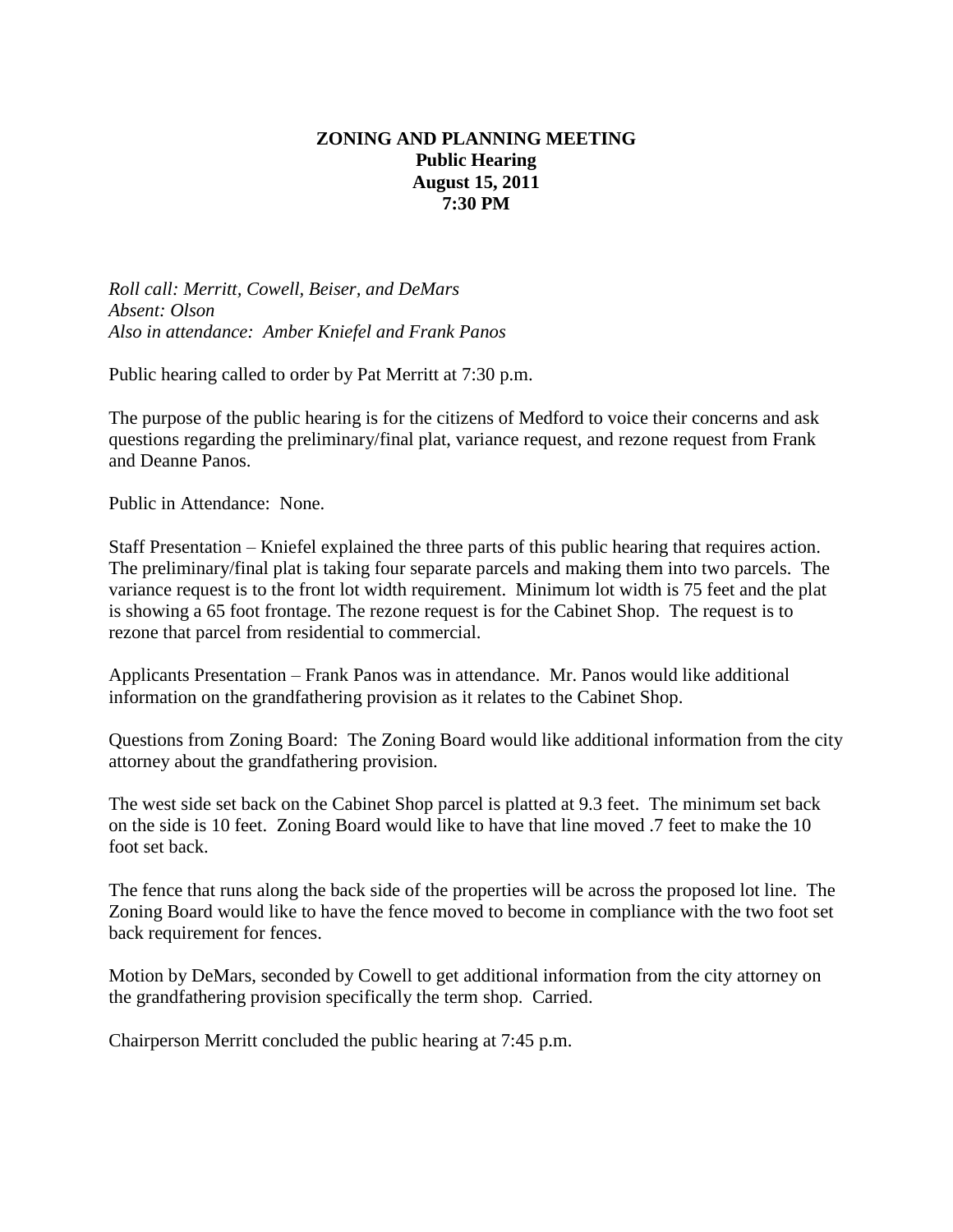Motion by Merritt, seconded by Cowell to recommend to the city council to approve the 9.3 foot variance request to the lot size frontage requirement providing the west property line is moved .7 feet to make it a 10 foot setback on the west side and the fence be moved to comply with current fence requirement setbacks of two feet from the property line. Carried.

Motion by Merritt, seconded by Beiser to recommend to the city council to approve the proposed plat noting the 9.3 foot variance, the west property line needs to be moved .7 feet to the west to gain a 10 foot side setback, and the fence needs to come into compliance with current fence setback requirements of two feet from the property line. Carried.

Motion by Beiser, seconded by Cowell to close the public hearing at 7:50 p.m.

### **ZONING AND PLANNING MEETING Regular Meeting August 15, 2011 7:51 PM**

*Roll call: Merritt, Cowell, Beiser, and DeMars Absent: Olson Also in attendance: Amber Kniefel*

Regular meeting called to order by Pat Merritt at 7:51 p.m.

Minutes from the July 18, 2011 public hearing and the regular meeting were read.

Motion by DeMars, seconded by Beiser to accept the July 18, 2011 public hearing and the regular meeting as read. Carried

No concerns from the public.

Chairperson Merritt informed the zoning board of the previous council meeting.

Old Business None.

New Business None.

Additional concerns from zoning board members. Next regular meeting will be September 19, 2011 at 7:00 PM

Motion by Beiser, seconded by DeMars to adjourn the meeting at 7:55 p.m. Carried.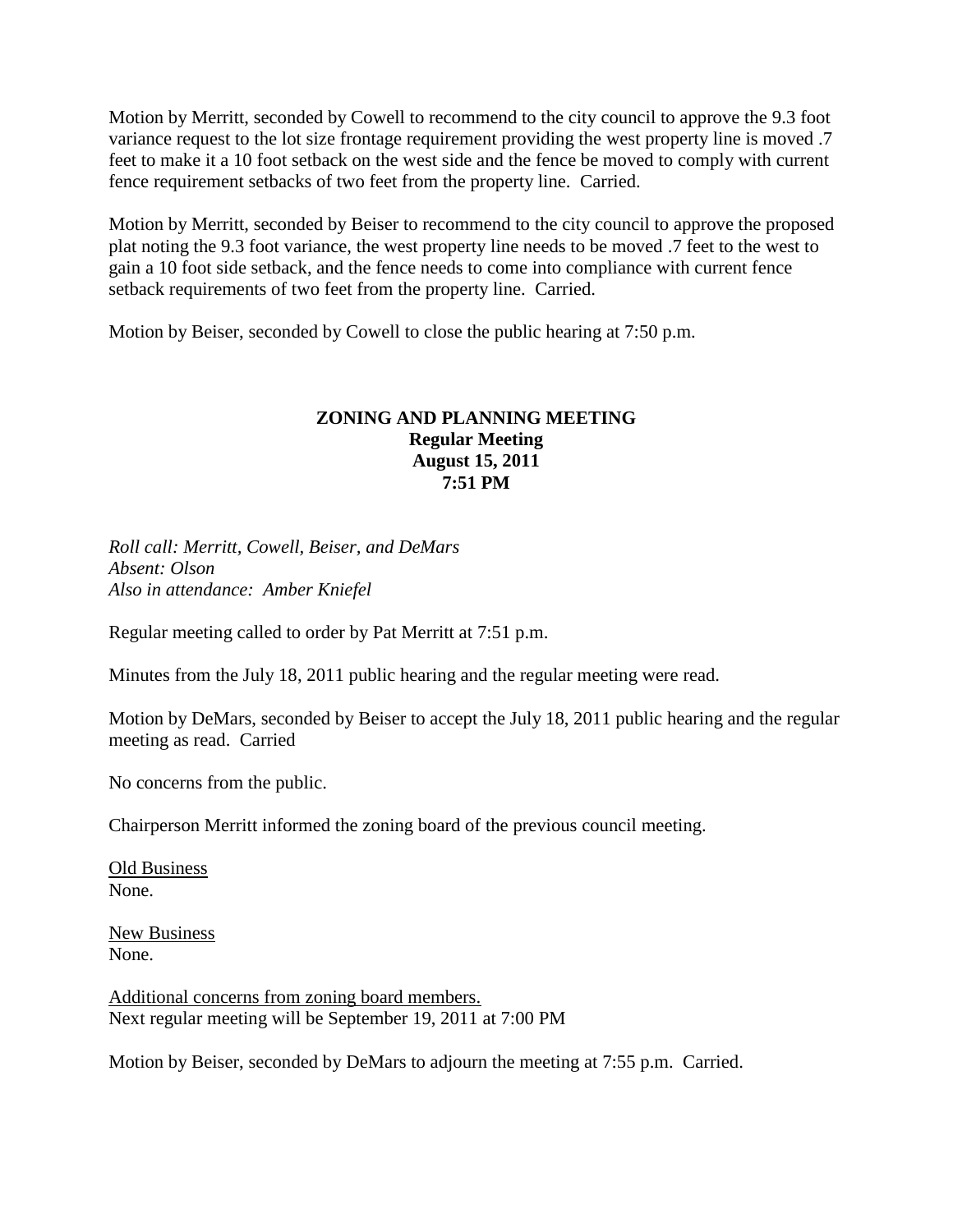## **ZONING AND PLANNING MEETING Public Hearing September 19, 2011 7:00 PM**

*Roll call: Merritt, Cowell, Beiser, and DeMars Absent: Olson Also in attendance: Pete Connor, Amber Kniefel, and Jeanette Sanford*

Public hearing called to order by Pat Merritt at 7:01 p.m.

The purpose of the public hearing is for the citizens of Medford to voice their concerns and ask questions regarding the vacation of "Lot 3" of the Christ the King parking lot.

Public in Attendance: Jeanette Sanford

Staff Presentation – Kniefel drew a diagram on the white board illustrating the lot that is to be vacated. The vacation of this lot will effectively allow this property to be recorded as Christ the King property.

Applicants Presentation – This is a city initiated public hearing.

Statements from the public – Jeanette Sanford was looking for clarification on the entire Christ the King property line issue. An agreement has been made between the Church and the City pertaining to the correction of the property lines.

Chairperson Merritt concluded the public hearing at 7:05 p.m.

Questions from Zoning Board: None.

Motion by Beiser, seconded by Cowell to recommend to the city council to approve the vacation of "Lot 3" of the Christ the King parking lot as presented. Carried.

Motion by DeMars, seconded by Cowell to close the public hearing at 7:06 p.m.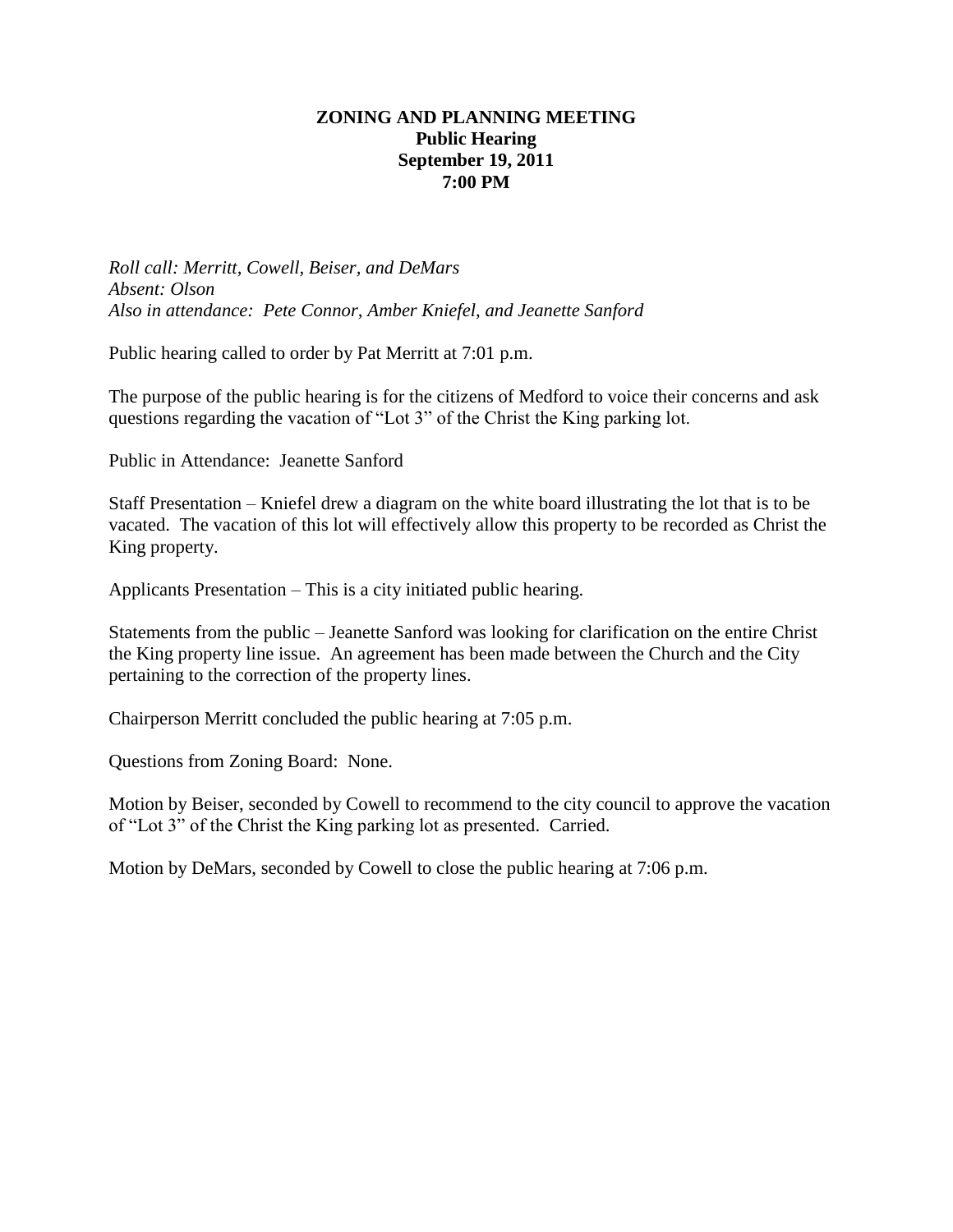## **ZONING AND PLANNING MEETING Regular Meeting September 19, 2011 7:06 PM**

*Roll call: Merritt, Cowell, Beiser, and DeMars Absent: Olson Also in attendance: Pete Connor, Amber Kniefel, and Jeanette Sanford*

Regular meeting called to order by Pat Merritt at 7:07 p.m.

Motion by Cowell, seconded by DeMars to approve the agenda as presented. Carried.

Minutes from the August 15, 2011 public hearings and the regular meeting were read.

Motion by DeMars, seconded by Cowell to accept the August 15, 2011 public hearing and the regular meeting minutes as read. Carried

No concerns from the public.

Chairperson Merritt informed the zoning board of the previous council meeting.

Old Business None.

### New Business

The Zoning Board held a discussion on the Christ the King/City property survey. Chairperson Merritt would like to see more information about the 30 foot strip of land at the north portion of the parking lot. The agreement states that the north 30 feet will be deeded to the Church. Merritt feels the City should have an easement that extends from Pool Street along that 30 feet of the parking lot.

Merritt would also like to know how many feet it will be from the park bathrooms to the new Church property line.

Motion by Merritt, seconded by Cowell to recommend to the City Council to ask the Church for an extended easement from Pool Street along the 30 foot wide strip at the north end of the parking lot. Nay: DeMars Yes: Merritt, Cowell, Beiser Carried.

Additional concerns from zoning board members.

Next regular meeting will be October 24, 2011 at 7:00 PM

Motion by Beiser, seconded by DeMars to adjourn the meeting at 7:22 p.m. Carried.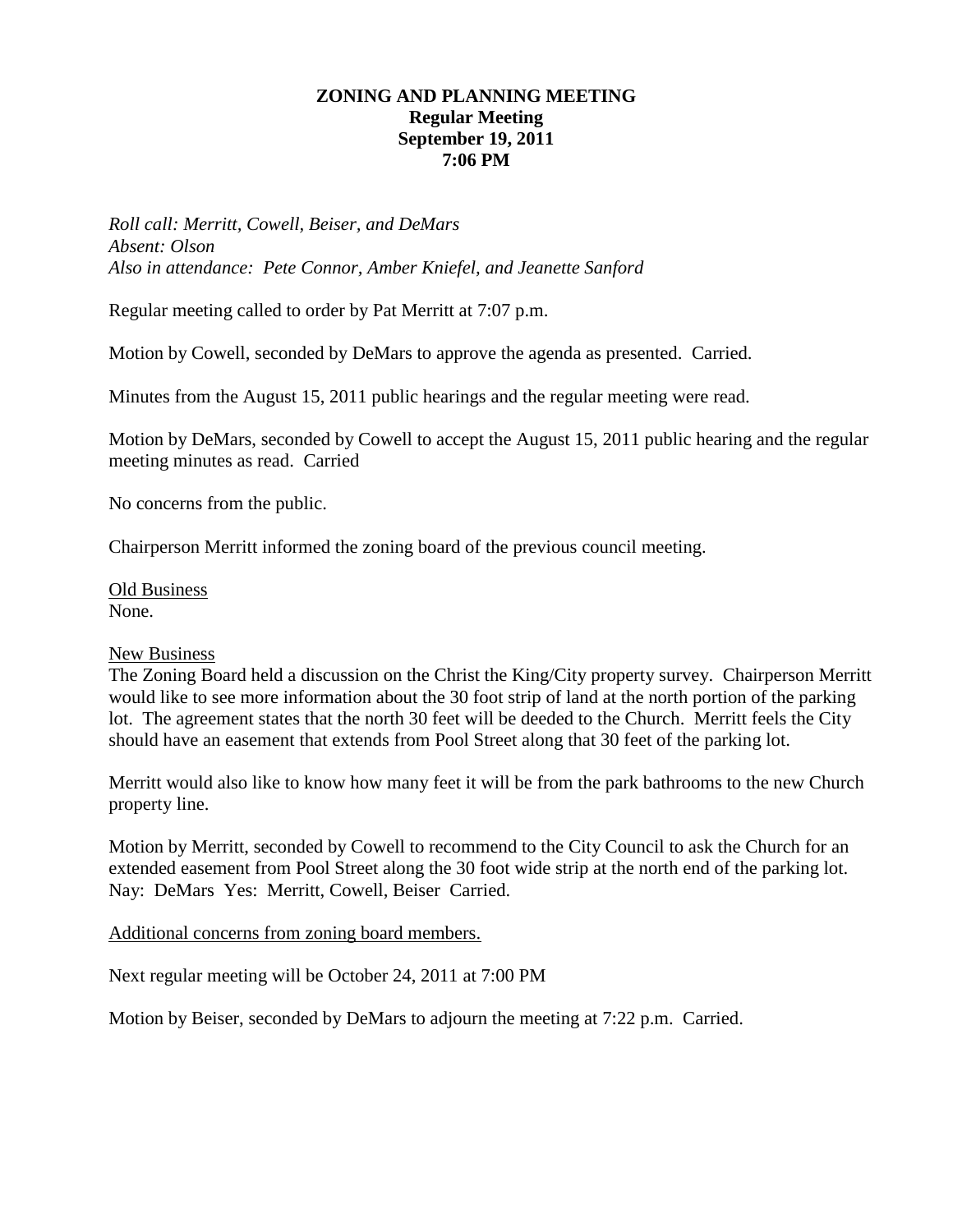# **ZONING AND PLANNING MEETING Public Hearing October 17, 2011 7:00 PM**

*Roll call: Cowell, Beiser, and DeMars Absent: Merritt and Olson Also in attendance: Pete Connor, Amber Kniefel, Doug Jones, Tina Rogers, Hazel Chapi, and Joe Erler*

Public hearing called to order by Ivan Cowell at 7:21 p.m.

The purpose of the public hearing is for the citizens of Medford to voice their concerns and ask questions regarding the request for a conditional use permit for Elevation North Church located at 217 N Main St, Medford. (The Celebrations Building)

Staff Presentation – Connor and Kniefel spoke to the fact that city hall received calls asking questions about the notice they received. After explaining the purpose of the notice, there was no request to present any comments to the board.

Applicants Presentation – Joe Erler, representative of BBMM, LLC, explained that the plan is to have Elevation North Church lease the property for about three years and within that time, hopefully purchase the property.

DeMars asked about the distance between a church and the liquor store. Kniefel answered that that the prior ordinance regulated that no liquor license could be granted within 300 feet of a church, not that a church could not be located within 300 feet of an establishment with a liquor license. The city amended the 300 foot requirement and the city no longer has that requirement in the code.

DeMars asked about the parking lot use agreement. Mr. Erler responded that BBMM, LLC has no intentions on changing the agreement between BBMM, LLC and the City. The City plows the parking lot in exchange for being able to use the parking lot for the Municipal Liquor Store.

Cowell asked about how many people are in the Elevation North congregation. Doug Jones, the minister of Elevation North, answered that there are approximately 60 parishioners.

Connor explained the differences between interim use permit and conditional use permit. A conditional use permit stays with the property. An interim use permit can have time and date limitations added as part of the conditions.

Statements from the public – None.

Vice chairperson Cowell concluded the public hearing at 7:45 p.m.

Questions from Zoning Board: None.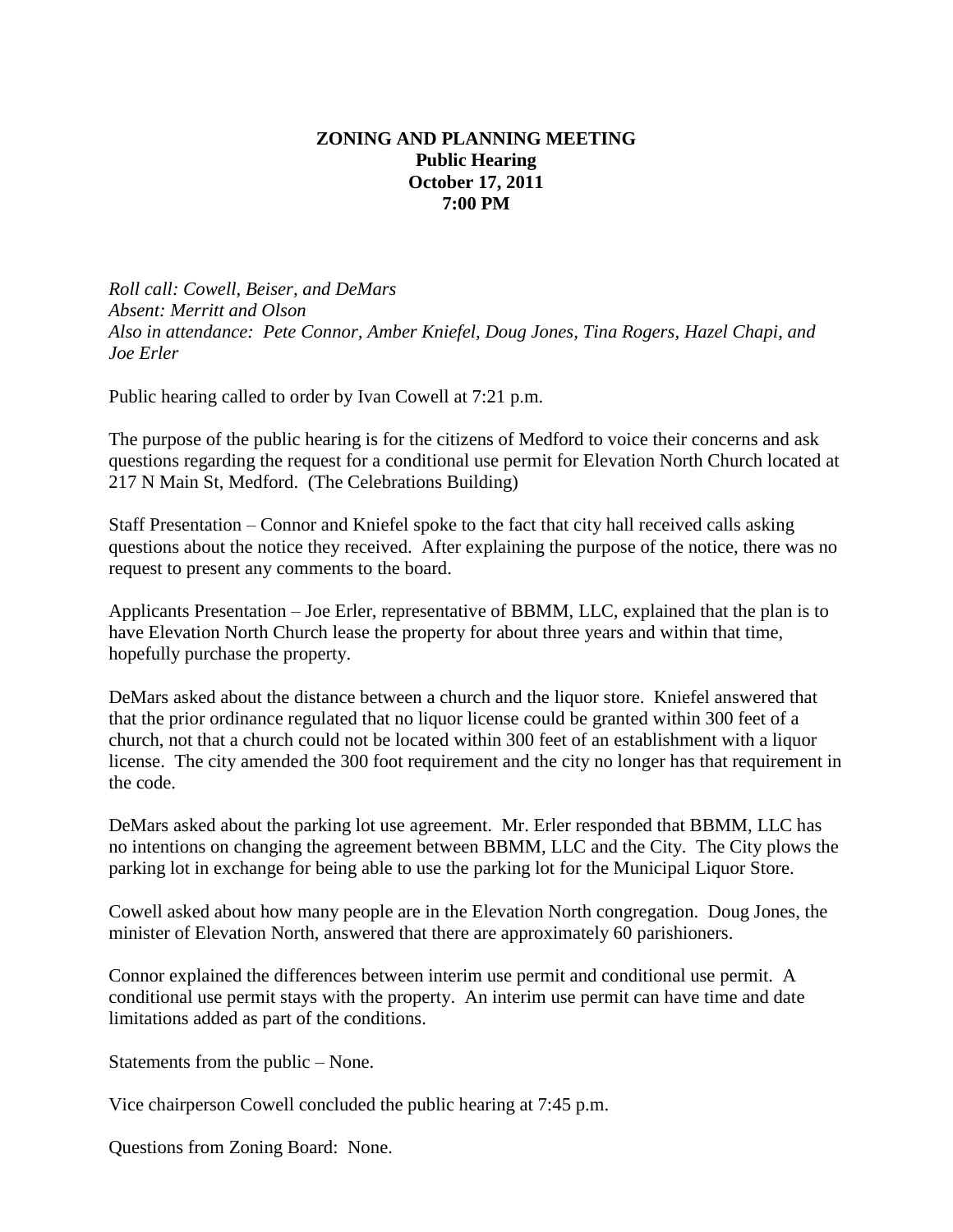Motion by Beiser, to recommend to the city council to approve the request for a conditional use permit to BBMM, LLC for the use of Elevation North Church.

DeMars stated that he is in favor of an interim use permit. Cowell agreed.

Beiser withdrew his motion.

Motion by DeMars, seconded by Beiser to recommend to the city council to grant an interim use permit to BBMM, LLC for the use of Elevation North Church at 217 N Main, Medford. Carried.

Motion by Beiser, seconded by DeMars to close the public hearing at 7:58 p.m.

## **ZONING AND PLANNING MEETING Regular Meeting October 17, 2011 8:00 PM**

*Roll call: Cowell, Beiser, and DeMars Absent: Merritt and Olson Also in attendance: Pete Connor and Amber Kniefel*

Regular meeting called to order by Ivan Cowell at 8:00 p.m.

Motion by Beiser, seconded by DeMars to approve the agenda as presented. Carried.

Minutes from the September 19, 2011 public hearing and the regular meeting were read.

Motion by DeMars, seconded by Beiser to accept the September 19, 2011 public hearing and the regular meeting minutes as read. Carried

No concerns from the public.

### Old Business

DeMars asked about the tall grass and weeds along the railroad tracks. Administrator Connor explained that he has been in contact with the railroad company and they have taken care of some of the weeds along the railroad right of way. The weeds and grass growing in the center of the tracks are still there. Connor has left messages, but has not heard back again.

### New Business

The December regular zoning board meeting needs to be moved up a week to Monday, December 12, 2011 at 7:00 p.m. The council meeting will be held on Monday, December 19, 2011 at 7:00 p.m. due to the holidays.

Site plans and survey requirements – Site plans presented to the city for principle structures, accessory buildings, fences, etc will need to show the location of property pins. City staff is strict on the finding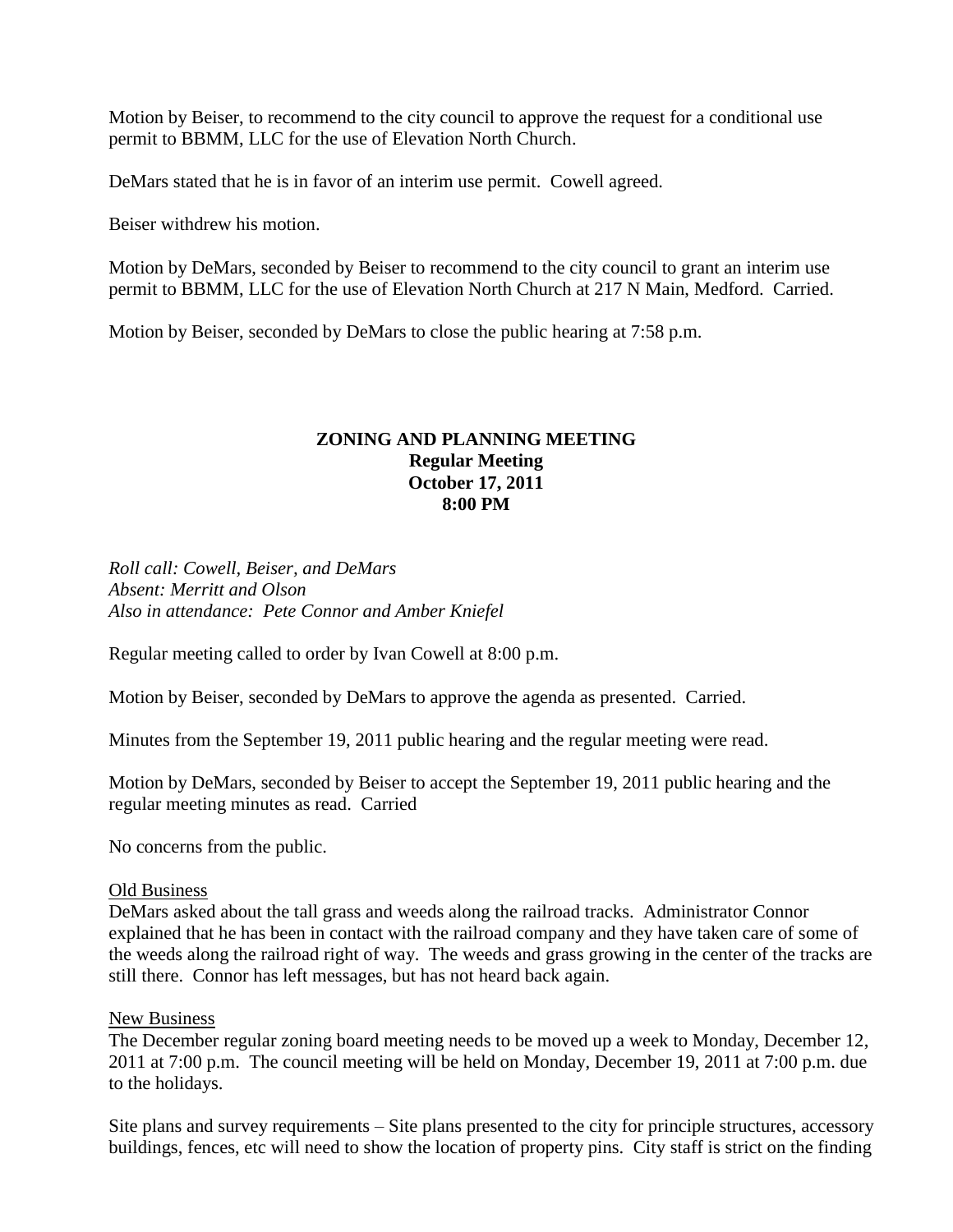the location of property lines and property pins to prove set back compliance. A survey will be requested from those properties where the lines are unknown.

Zoning Board agrees with city staff for the need of surveys and locating property lines.

Additional concerns from zoning board members.

Special meeting on Monday, November 7, 2011 at 6:00 PM

Next regular meeting will be November 21, 2011 at 7:00 PM

Motion by Beiser, seconded by DeMars to adjourn the meeting at 8:12 p.m. Carried.

## **ZONING AND PLANNING MEETING Public Hearing November 7, 2011 6:00 PM**

*Roll call: Merritt, Cowell, Beiser, and Olson Absent: DeMars Also in attendance: Pete Connor and Amber Kniefel*

Public hearing called to order by Pat Merritt at 6:00 p.m.

The purpose of the public hearing is for the citizens of Medford to voice their concerns and ask questions regarding amendments to City Code Section 4.71 Flood Plain Management.

Staff Presentation – Connor presented a draft of the amended Flood Plain Management ordinance. Administrator Connor proceeded to go through the changes required by the Minnesota Department of Natural Resources. The draft presented has been preliminarily approved by the DNR pending proper public hearings, council approval and publications.

Statements from the public – There was no public in attendance.

Chairperson Merritt concluded the public hearing at 6:17 p.m.

Discussion of the Zoning Board: Beiser asked specifically about the Met-Con property. Connor and Kniefel answered that more than likely a new agreement would need to made. All properties would need to follow the Flood Plain Ordinance.

Motion by Cowell, seconded by Beiser, to recommend to the city council to approve the amendments to City Code Section 4.71 Flood Plain Management ordinance as presented. Carried.

Motion by Olson, seconded by Cowell to adjourn the meeting at 6:20 p.m.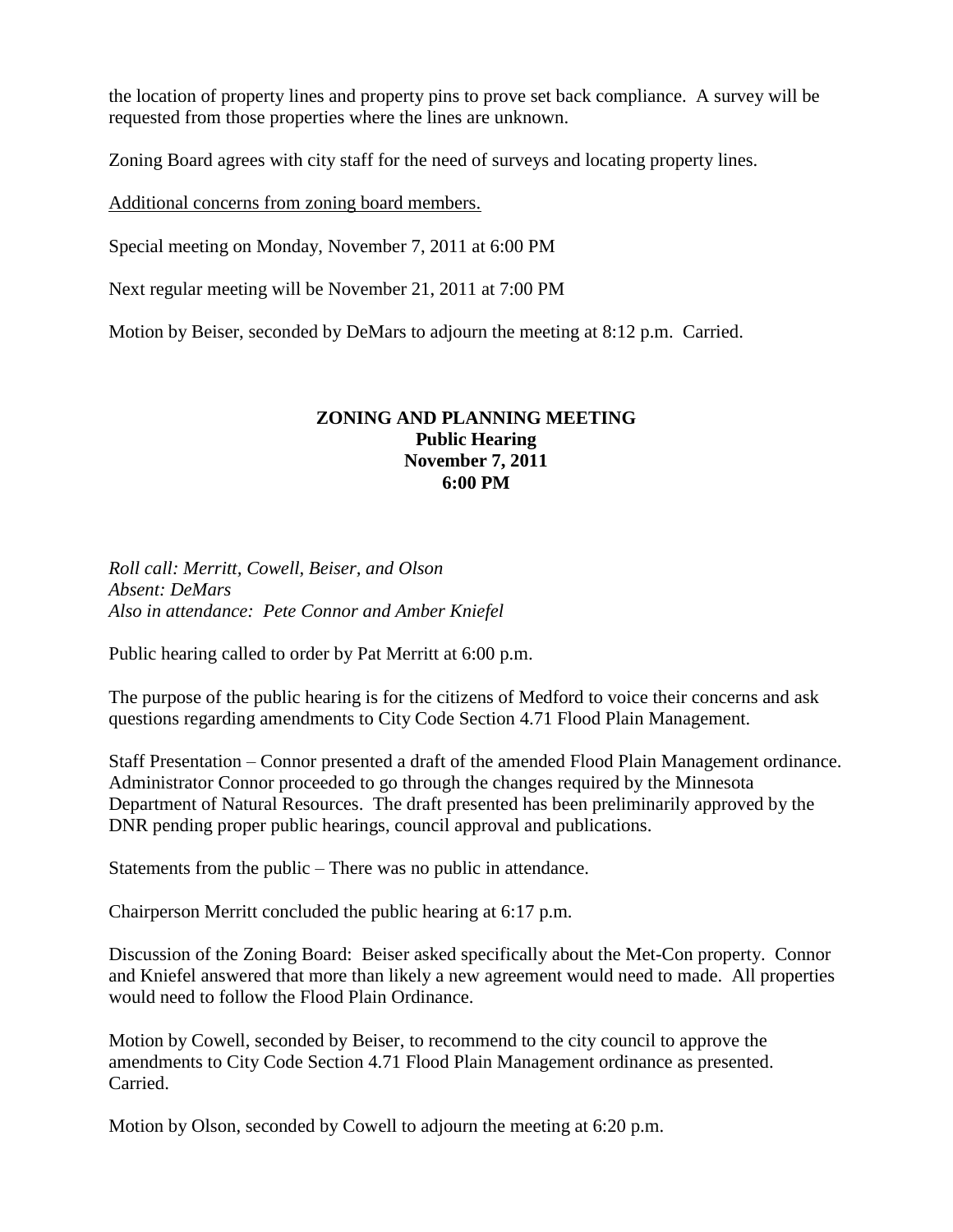# **ZONING AND PLANNING MEETING Regular Meeting November 21, 2011 7:00 PM**

*Roll call: Merritt, Olson, Beiser, and DeMars Absent: Cowell Also in attendance: Pete Connor and Amber Kniefel*

Regular meeting called to order by Pat Merritt at 7:06 p.m.

Motion by Beiser, seconded by Olson to approve the agenda as presented. Carried.

Minutes from the October 17, 2011 public hearing and the regular meeting were read.

Motion by Beiser, seconded by Olson to accept the October 17, 2011 public hearing minutes as read. Carried

Motion by Olson, seconded by Beiser to accept the October 17, 2011 regular meeting minutes as read. Carried

Motion by Beiser, seconded by Olson to accept the November 7, 2011 public hearing minutes as read. Carried

No concerns from the public.

Old Business None.

New Business Permitted Uses in Districts – Section 4.32 of the Medford City Code

The Zoning Board reviewed the list from section 4.32 and discussed if any changes are needed.

One item on the list the board wanted to discuss was the allowance of churches in commercial districts. Currently, the code allows a church in all commercial districts with a conditional use permit. Chairperson Merritt would like to have churches in residential zoned districts. Commercial areas in Medford are limited and Merritt would like commercial businesses in commercial districts.

Discussion of property taxes relating to commercial districts. DeMars felt that the little bit of property taxes that would be lost to a church in a commercial district would be a minimum and could easily be absorbed by the rest of the tax payers.

Motion by Olson, seconded by Merritt to make a recommendation to the city council to amend Section 4.32 commercial and industrial uses to read that churches are not allowed in the C1, C2, and C3 commercial districts. Ayes: Olson and Merritt Nays: DeMars and Beiser Motion Fails.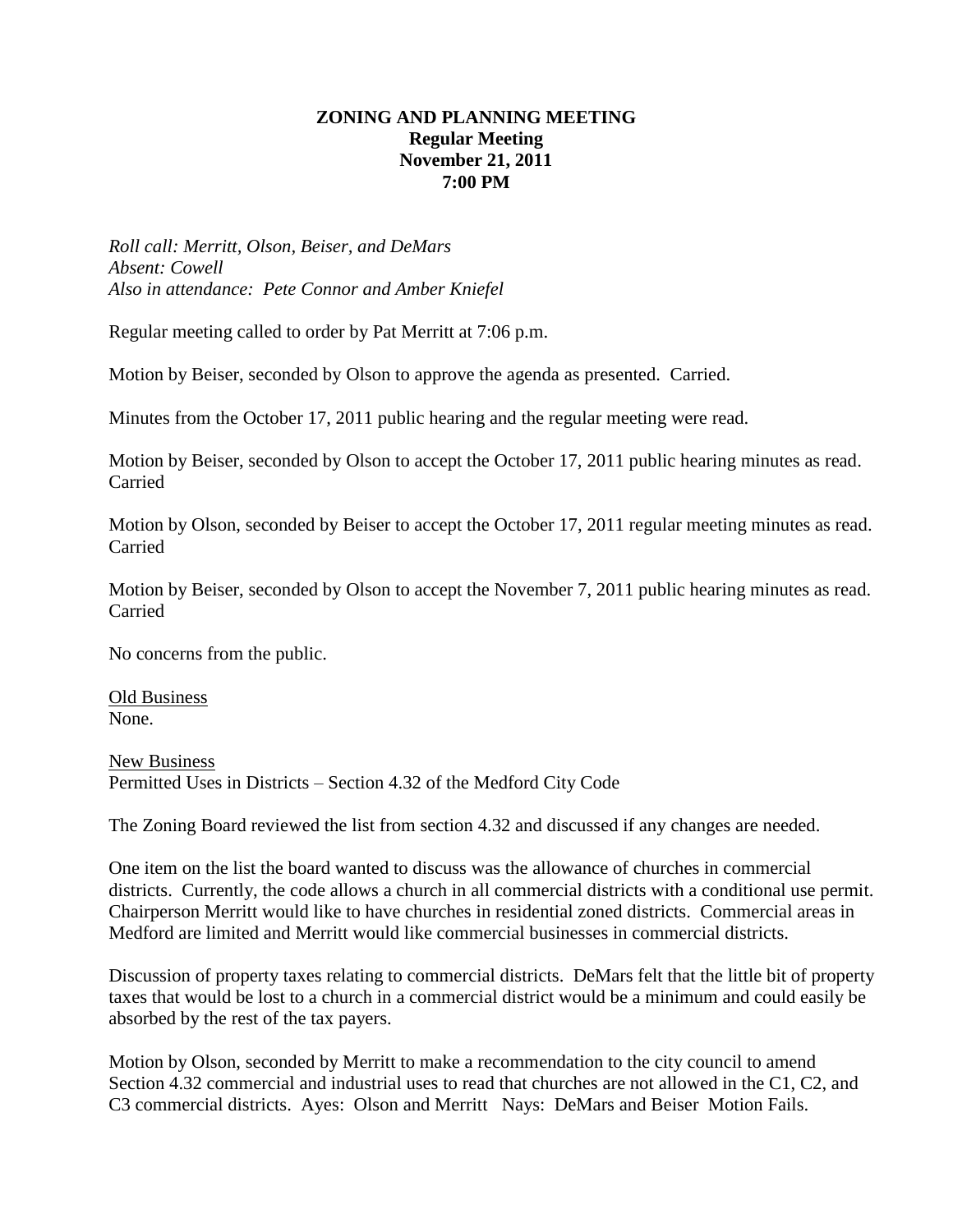Vacation of Alleys – Administrator Connor presented information on the status of alleys within the city. Portions of alleys have been vacated in the past leaving odd shaped alleys throughout the city. Kniefel studied the map and marked the alleys for Kucera to research and report back to the board which alleys contain city utilities. Kniefel will report back at the next zoning board meeting.

Peddlers, Solicitors, and Transient Merchants Ordinance – Administrator Connor drafted an ordinance to address and regulate peddlers, solicitors and transient merchants within city limits.

City Attorney, Mark Rahrick, had two suggestions. The ordinance should say the fee will be set from time to time by council. Every year the council approves a list of fees and this would be added to that list. Also, the ordinance suggests giving rebates for those that don't stay in Medford as long as they thought they would. Rahrick thought we should take that out and not give rebates.

Motion by Beiser, seconded by DeMars to make a recommendation to the city council to approve the Peddlers, Solicitors, and Transient Merchant Ordinance including the suggestions from the attorney and pending any public hearings that may need to be held. Carried.

Fabric Structures Ordinance – Connor explained that originally we submitted a draft ordinance specifically for fabric covered structures. City Attorney Rahrick reviewed the draft and commented that our current code covers fabric structures. Fabric structures meet the definition of an accessory building and the city can regulate them as such. Board consensus is to continue regulating fabric structures in accordance with the code.

Interim Use Permit Language – Connor presented a draft ordinance amendment that adds clarification to the interim use permit section of the code.

Motion by Beiser, seconded by Olson to recommend to the city council to approve the draft interim use permit language pending any public hearing that may need to be held. Carried.

## Additional concerns from zoning board members.

Due to the late arrival of DeMars, DeMars asked the board if they could discuss the Commercial and Industrial Use list again. DeMars has concerns about the language used for Appliance, Sales and Repair, Auto Repair (Major), Auto Repair (Minor), Auto Accessory and Automobile Dealerships. Currently, all these uses are permitted in a C2 and C3. Appliance Sales and Repair are a conditional use in a C1, Auto Repair, both major and minor, are a permitted use in a C1, and an Automobile Dealership and an Auto Accessory use is not permitted in a C1.

A C1 zone is a commercial business located within or very close to residential zones. DeMars feels that all the uses should be permitted in a C1 zone to make the code consistent. Merritt feels the code is written correctly because an appliance repair store is very different from an automobile dealership.

Beiser stated that many automobile dealerships also have an auto accessory department and also do repair.

Motion by DeMars, seconded by Beiser to recommend to the city council to amend section 4.32 commercial and industrial uses line Auto Accessory to a permitted use in a C1 district. Ayes: DeMars and Beiser Nays: Merritt and Olson Motion Fails.